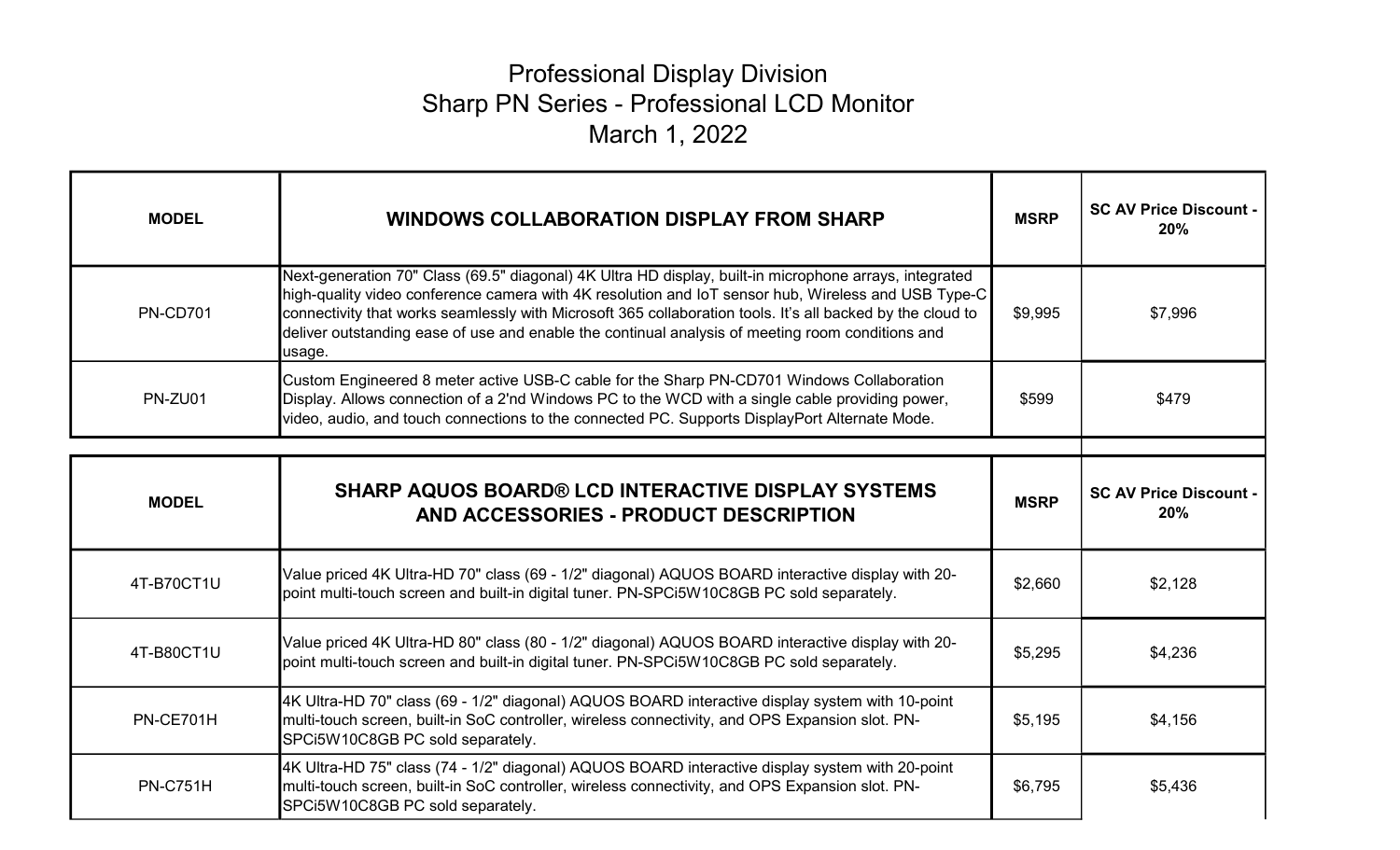| <b>PN-C861H</b>  | 4K Ultra-HD 86" class (85 - 9/16" diagonal) AQUOS BOARD interactive display system with 20-point<br>multi-touch screen, built-in SoC controller, wireless connectivity, and OPS Expansion slot. PN-<br>SPCi5W10C8GB PC sold separately.                                                                                                                              | \$11,895    | \$9,516                              |
|------------------|----------------------------------------------------------------------------------------------------------------------------------------------------------------------------------------------------------------------------------------------------------------------------------------------------------------------------------------------------------------------|-------------|--------------------------------------|
| PN-SL2C          | Sharp Display Connect Software License Key for Chrome OS/Chromebook Support                                                                                                                                                                                                                                                                                          | \$99        | \$79                                 |
| PN-SU01          | Advanced Feature License for Sharp Pen Software v.3.7 and above                                                                                                                                                                                                                                                                                                      | \$99        | \$79                                 |
| <b>PN-SR780M</b> | Optional rolling cart floor stand for use with all AQUOS BOARD models and Windows Collaboration<br>Display.                                                                                                                                                                                                                                                          | \$1,085     | \$868                                |
| PN-SR763ACC1     | Optional keyboard and PC tray for use with PN-SR763M & PN-SR780M                                                                                                                                                                                                                                                                                                     | \$220       | \$176                                |
| PN-SPCi7W10C     | Optional Enhanced PC for use with all Sharp AQUOS BOARD displays. Intel® Coffee Lake Core <sup>™</sup> i7<br>processor with Windows® 10 Pro and 16GB RAM. Attaches to rear of display.                                                                                                                                                                               | \$2,535     | \$2,028                              |
| PN-SPCi5W10C8GB  | Optional Standard PC for use with all Sharp AQUOS BOARD displays. Intel® Coffee Lake Core <sup>1M</sup> i5<br>processor with Windows® 10 Pro and 8GB RAM. Attaches to rear of display.                                                                                                                                                                               | \$1,979     | \$1,583                              |
|                  |                                                                                                                                                                                                                                                                                                                                                                      |             |                                      |
|                  |                                                                                                                                                                                                                                                                                                                                                                      |             |                                      |
| <b>MODEL</b>     | <b>PN-HY SERIES PROFESSIONAL LCD MONITORS</b><br><b>PRODUCT DESCRIPTION</b>                                                                                                                                                                                                                                                                                          | <b>MSRP</b> | <b>SC AV Price Discount -</b><br>20% |
| <b>PN-HY431</b>  | 43" Class (42.5" diagonal) Professional LCD Monitor - Brilliant Ultra High Definition (3840 x 2160)<br>resolution with 500 cd/m2 Brightness and 1200:1 Contrast Ratio. Built-in Media Player and 10W per<br>Channel Stereo Audio System. Landscape, Portrait, Face-up, Face-Down, and Tilt Operation.<br>Engineered for 24/7 Commercial Use. 3-Year Limited Warranty | \$1,995     | \$1,596                              |
| <b>PN-HY501</b>  | 50" Class (49.5" diagonal) Professional LCD Monitor - Brilliant Ultra High Definition (3840 x 2160)<br>resolution with 500 cd/m2 Brightness and 4000:1 Contrast Ratio. Built-in Media Player and 10W per<br>Channel Stereo Audio System. Landscape, Portrait, Face-up, Face-Down, and Tilt Operation.<br>Engineered for 24/7 Commercial Use. 3-Year Limited Warranty | \$2,450     | \$1,960                              |
| <b>PN-HY551</b>  | 55" Class (55.6" diagonal) Professional LCD Monitor - Brilliant Ultra High Definition (3840 x 2160)<br>resolution with 500 cd/m2 Brightness and 5000:1 Contrast Ratio. Built-in Media Player and 10W per<br>Channel Stereo Audio System. Landscape, Portrait, Face-up, Face-Down, and Tilt Operation.<br>Engineered for 24/7 Commercial Use. 3-Year Limited Warranty | \$2,695     | \$2,156                              |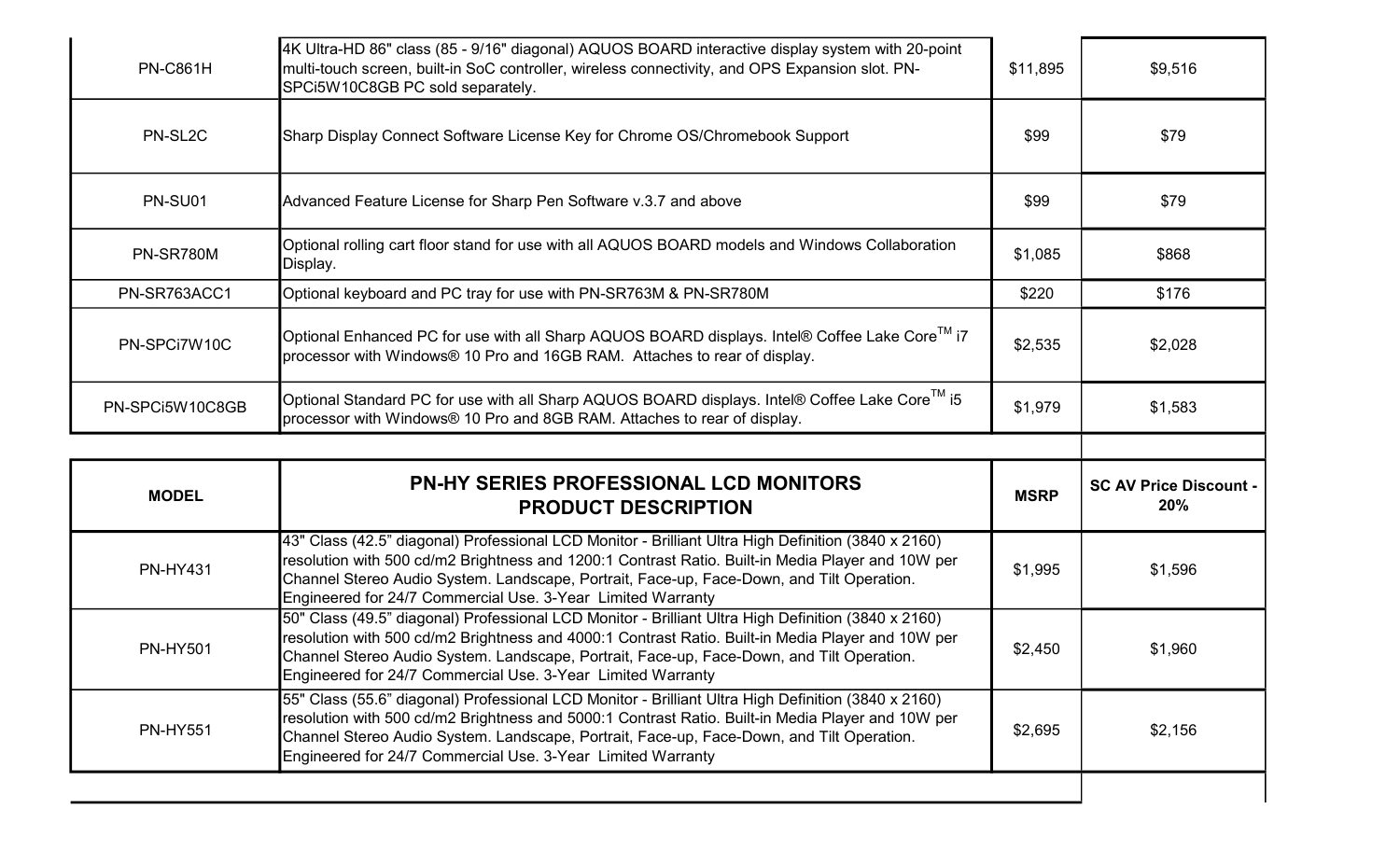| <b>MODEL</b>    | <b>PN-HS SERIES PROFESSIONAL LCD MONITORS</b><br><b>PRODUCT DESCRIPTION</b>                                                                                                                                                                                                                                                                                           | <b>MSRP</b> | <b>SC AV Price Discount -</b><br>20% |
|-----------------|-----------------------------------------------------------------------------------------------------------------------------------------------------------------------------------------------------------------------------------------------------------------------------------------------------------------------------------------------------------------------|-------------|--------------------------------------|
| <b>PN-HS431</b> | [43" Class (42.5" diagonal) Professional LCD Monitor - Brilliant Ultra High Definition (3840 x 2160)<br>resolution with 700 cd/m2 Brightness and 1200:1 Contrast Ratio. Built-in Media Player and 10W per<br>Channel Stereo Audio System. Landscape, Portrait, Face-up, Face-Down, and Tilt Operation.<br>Engineered for 24/7 Commercial Use. 3-Year Limited Warranty | \$2,795     | \$2,236                              |
| <b>PN-HS501</b> | 50" Class (49.5" diagonal) Professional LCD Monitor - Brilliant Ultra High Definition (3840 x 2160)<br>resolution with 700 cd/m2 Brightness and 4000:1 Contrast Ratio. Built-in Media Player and 10W per<br>Channel Stereo Audio System. Landscape, Portrait, Face-up, Face-Down, and Tilt Operation.<br>Engineered for 24/7 Commercial Use. 3-Year Limited Warranty  | \$3,195     | \$2,556                              |
| <b>PN-HS551</b> | 55" Class (55.6" diagonal) Professional LCD Monitor - Brilliant Ultra High Definition (3840 x 2160)<br>resolution with 700 cd/m2 Brightness and 5000:1 Contrast Ratio. Built-in Media Player and 10W per<br>Channel Stereo Audio System. Landscape, Portrait, Face-up, Face-Down, and Tilt Operation.<br>Engineered for 24/7 Commercial Use. 3-Year Limited Warranty  | \$3,495     | \$2,796                              |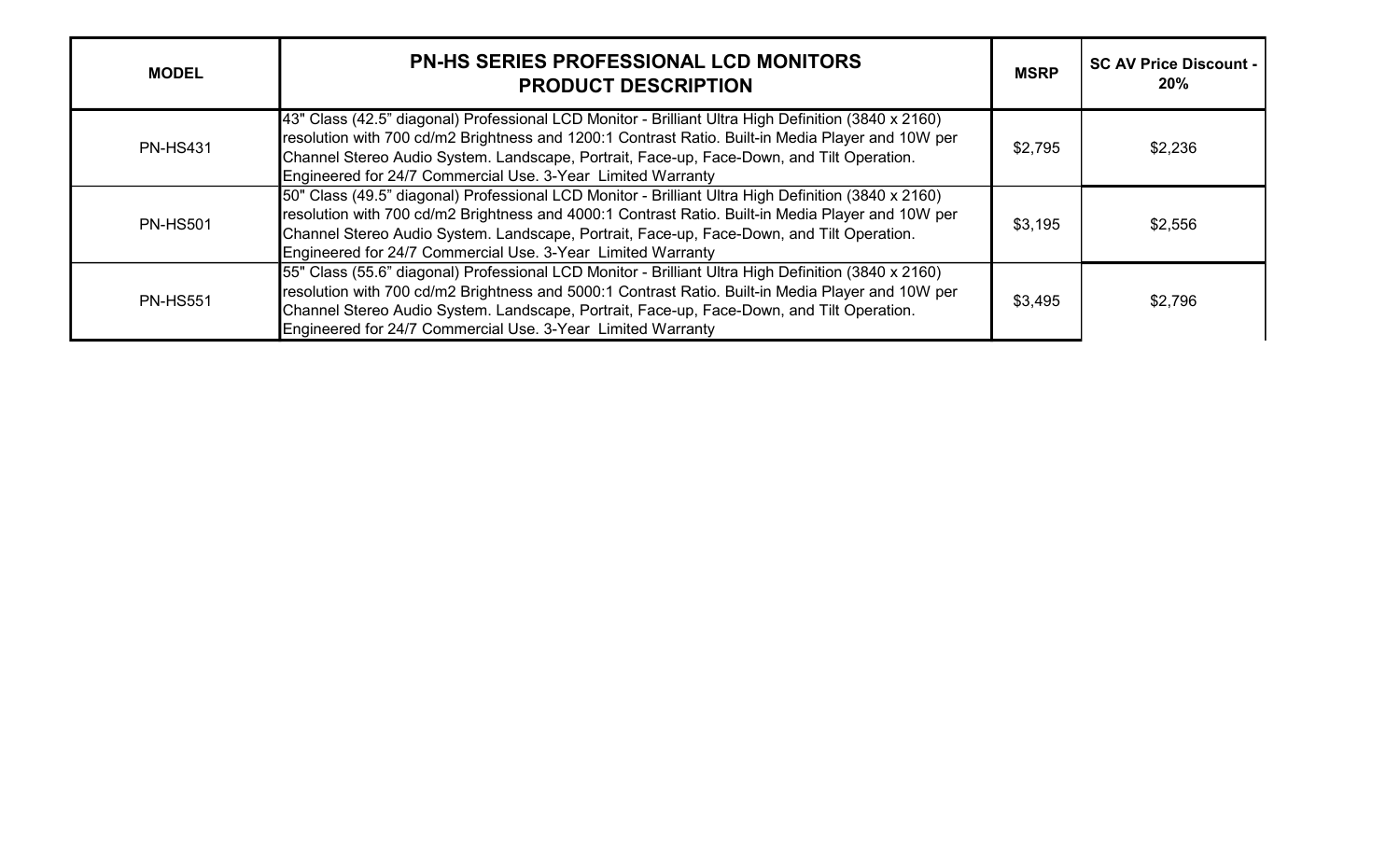| <b>MODEL</b> | <b>CASTING DEVICES FOR SYNAPPX MEETING</b>             | <b>MSRP</b> | <b>SC AV Price Discount -</b><br>20% |
|--------------|--------------------------------------------------------|-------------|--------------------------------------|
| R9866210NA   | wePresent WICS-2100 Wireless Casting Device from Barco | \$549       | \$439.20                             |
|              |                                                        |             |                                      |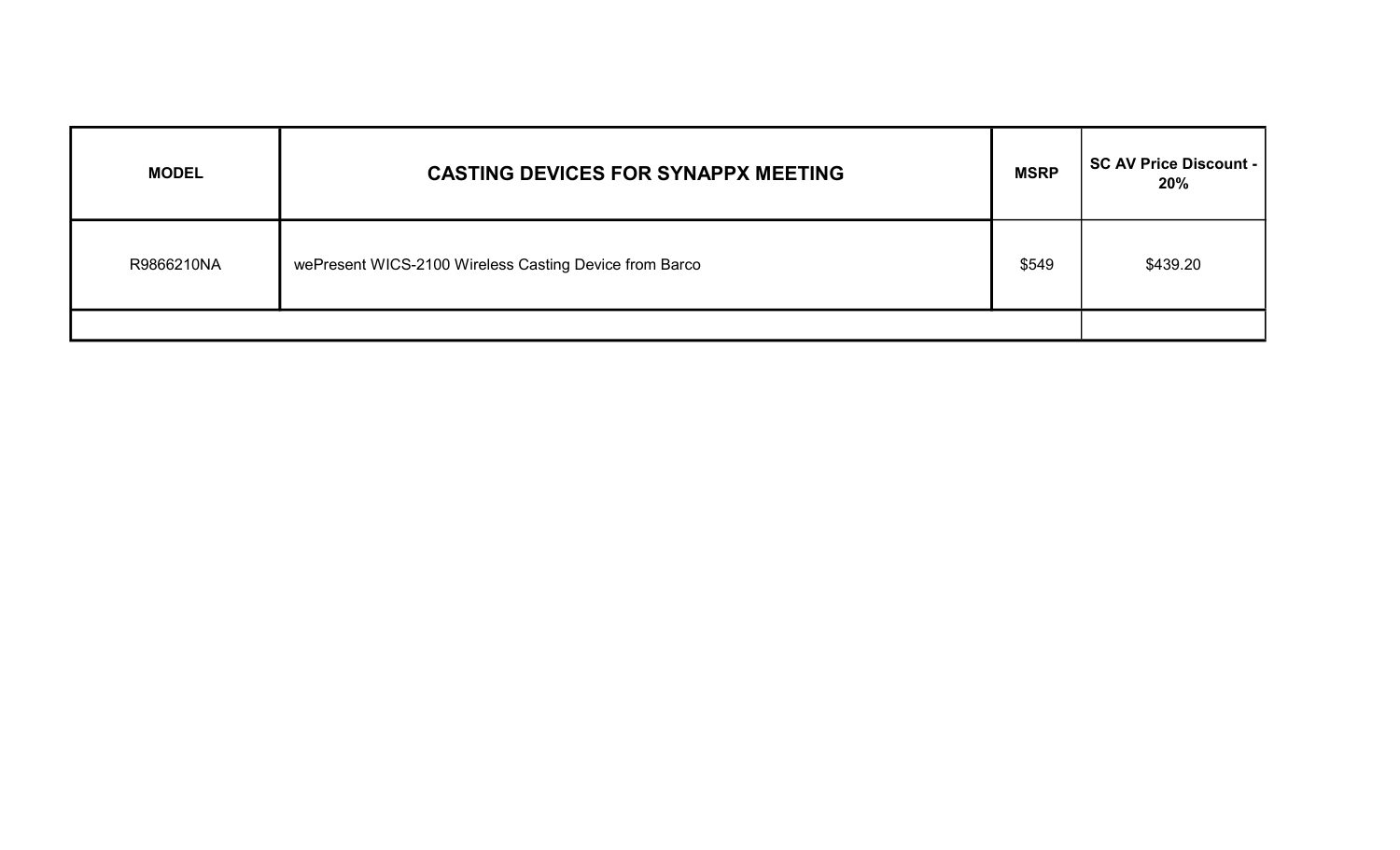| <b>MODEL</b> | <b>8M-B SERIES 8K ULTRA-HD COMMERCIAL LCD DISPLAY</b><br><b>PRODUCT DESCRIPTION</b>                                                                                                                                                                                                                         | <b>MSRP</b> | <b>SC AV Price Discount -</b><br>20% |
|--------------|-------------------------------------------------------------------------------------------------------------------------------------------------------------------------------------------------------------------------------------------------------------------------------------------------------------|-------------|--------------------------------------|
| 8M-B70AU     | 70" Class (69-1/2" diagonal) Commercial LCD Display - Stunning 8K Ultra High Definition (7680 x 4320)<br>resolution with 400 cd/m2 Brightness and 3,000:1 Contrast Ratio. Built-in USB Media Player and 35W<br>2.1 Channel Stereo Audio System. 3-Year Limited Warranty                                     | \$20,595    | \$16,476                             |
| 8M-B80AX1U   | 80" Class (80-1/2" diagonal) Commercial LCD Display - Stunning 8K Ultra High Definition (7680 x 4320)<br>resolution with 800 cd/m2 Brightness (4000 peak) and 3,000:1 Contrast Ratio. Built-in USB Media<br>Player and 20W 2.1 Channel Stereo Audio System. 3-Year Limited Warranty                         | \$22,395    | \$17,916                             |
| 8M-B120C     | 120" Class (120" diagonal) Commercial LCD Display - Stunning 8K Ultra High Definition (7680 x 4320)<br>resolution with up to 600 cd/m2 Brightness (1500 peak) and 3,500:1 Contrast Ratio. Built-in USB Media<br>Player and 70W 5.1 Channel Stereo Audio System. 3-Year Limited Warranty. Special Order Only | \$174,395   | \$139,516                            |

| <b>MODEL</b> | 4T-B SERIES 4K ULTRA-HD COMMERCIAL LCD DISPLAYS<br><b>PRODUCT DESCRIPTION</b>                                                                                                                                                                                                       | <b>MSRP</b> | <b>SC AV Price Discount -</b><br>20% |
|--------------|-------------------------------------------------------------------------------------------------------------------------------------------------------------------------------------------------------------------------------------------------------------------------------------|-------------|--------------------------------------|
| 4T-B60CJ1U   | 60" Class (60.1" diagonal) Commercial LCD Display - Brilliant Ultra High Definition (3840 x 2160)<br>resolution with 300 cd/m2 Brightness and 4,000:1 Contrast Ratio. Built-in USB Media Player, Digital<br>Tuner, and 10W per Channel Stereo Audio System. 3-Year Limited Warranty | \$1,349     | \$1,079                              |
| 4T-B70CJ1U   | 70" Class (69.5" diagonal) Commercial LCD Display - Brilliant Ultra High Definition (3840 x 2160)<br>resolution with 300 cd/m2 Brightness and 4,000:1 Contrast Ratio. Built-in USB Media Player, Digital<br>Tuner, and 10W per Channel Stereo Audio System. 3-Year Limited Warranty | \$1,885     | \$1,508                              |
| 4T-B80CJ1U   | 80" Class (80.0" diagonal) Commercial LCD Display - Brilliant Ultra High Definition (3840 x 2160)<br>resolution with 300 cd/m2 Brightness and 4,000:1 Contrast Ratio. Built-in USB Media Player, Digital<br>Tuner, and 10W per Channel Stereo Audio System. 3-Year Limited Warranty | \$3,765     | \$3,012                              |
|              |                                                                                                                                                                                                                                                                                     |             |                                      |